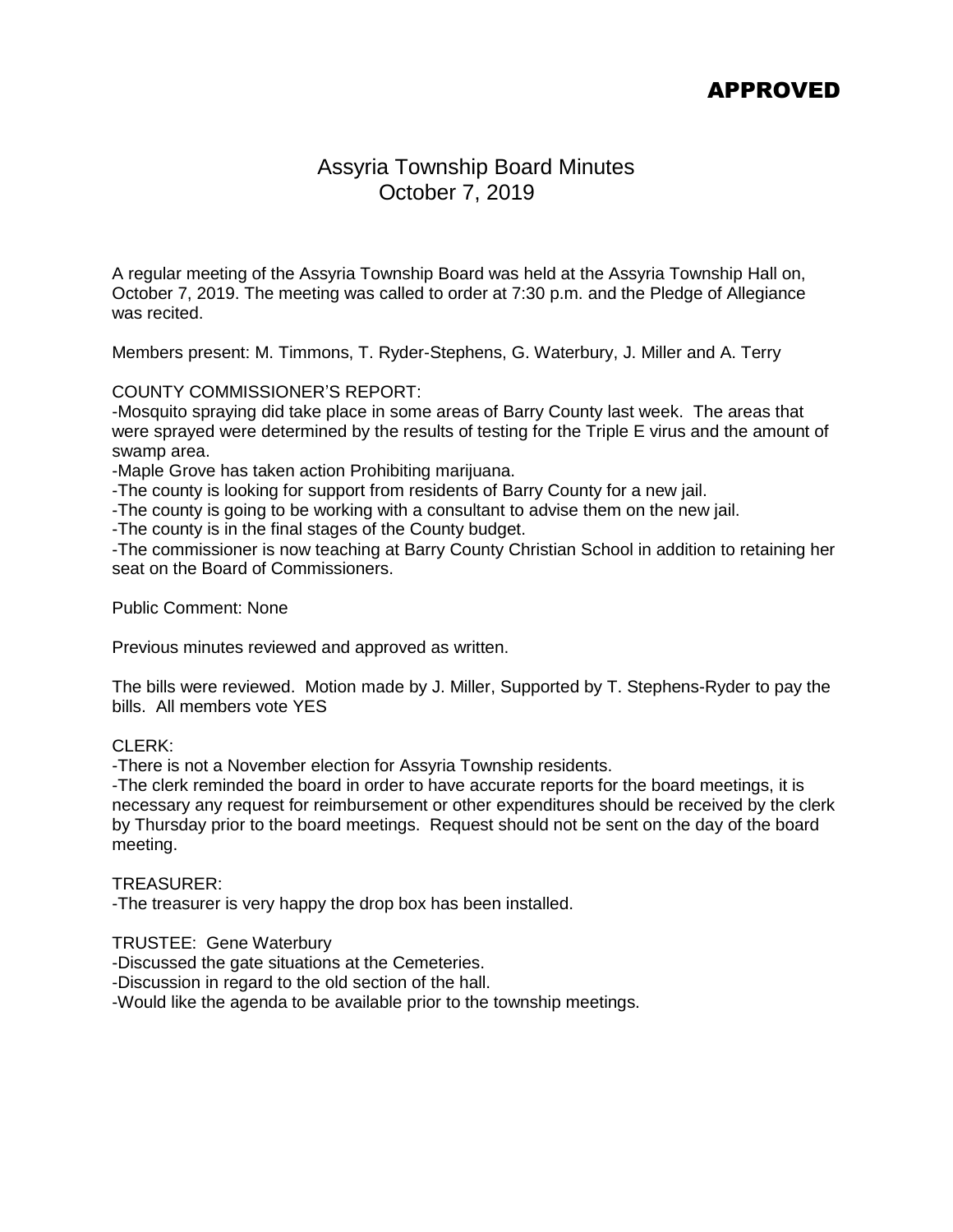## APPROVED

TRUSTEE: J. Miller

-Discussion in regard to the insulation and soffit of the old building.

-Discussion in regard to the Historical open house. It went well and there is an interest. -Discussion if the board should consider charging for copies of Historical information. At this time there will not be a charge for copies. Charges may be considered if there is a sizeable demand.

-The drop box installation went well and was completed under budget.

### IT SUPPORT:

-Discussion in regard to bulk mail rates.

-Discussion in regard to possibly considering an electronic Historical file.

-Discussion in regard to additional election expenditures and the need to up-date the e-poll book to windows 10.

#### ASSESSOR:

-Discussion in regard to hiring an Assistant to the Assessor, at a rate of \$20.00 per property visited for Assessment services under the Assessor supervision. The Assessor will hire and/or fire for the position, the township will pay the Assistant Assessor.

Motion made by M. Timmons, supported by T. Ryder-Stephens to allow the Assessor to hire an Assistant Assessor to review township properties for assessment purposes at a rate of \$20.00 per property reviewed. All members vote YES

SUPERVISOR:

-Discussion in regard the work Pamela Jo Eastman has been doing and what an asset she has been to the township.

Motion made by M. Timmons, supported by T. Ryder-Stephens to increase Pamela Jo Eastman's wage from \$300.00 per month to \$500.00 per month. All members vote YES

-Discussion in regard to leveling the ground on the south east side of the hall. Hamilton Horticultural Landscape & Gardening services bid was \$10,000.00.

Motion made by M. Timmons, supported by G. Waterbury to hire Hamilton Horticultural Landscape & Gardening services to level the south east portion of the property for the amount of \$10,000.00. All members vote YES

-Discussion in regard to property complaints of the old store on the corner of M-66 and Tasker road. The property has been sold and the new owners have been given until January of 2020 to take action on the property.

PUBLIC COMMENT: Gerald Miller requested information in regard to lots at Ellis cemetery.

NEW BUSINESS: NONE

OLD BUSINESS: NONE

Meeting adjourned at 9:50 p.m.